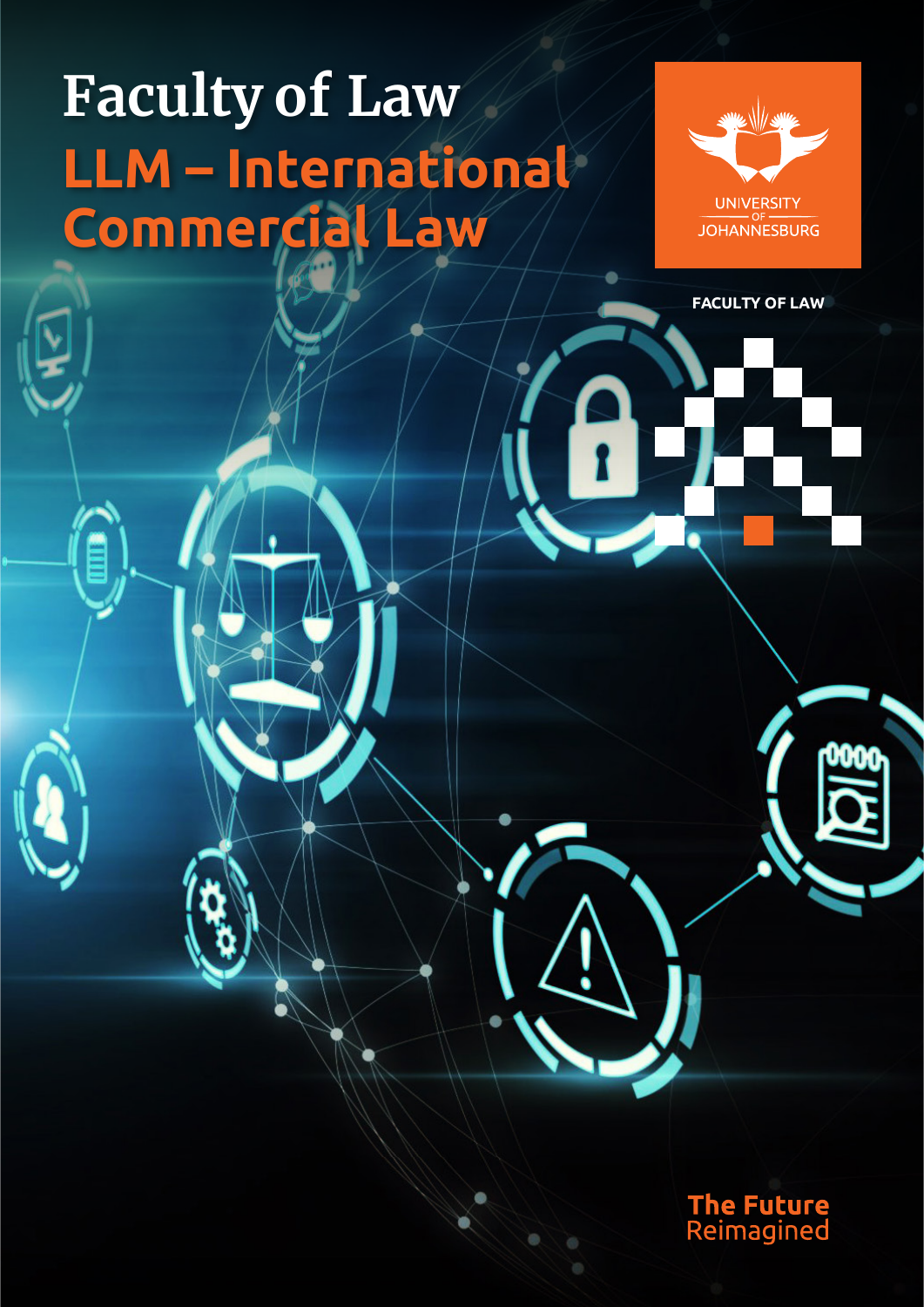International trade and commerce are on an ever-increasing upward trajectory, notwithstanding some political doubts about globalisation expressed in recent times. An increase in international trade and foreign investment is the only way for Africa to reach the ideal of inclusive economic growth and sustainable development, resulting in the ultimate alleviation of poverty on the continent. Globalisation of trade and commerce requires that legal practitioners possess in-depth knowledge of International Commercial Law. The LLM in International Commercial Law, the flagship programme of the Faculty of Law at the University of Johannesburg, prepares students to deal with global challenges and become active participants in an interdependent world and an interconnected future. The Faculty of Law addresses the lack of skills and knowledge in the particular field in Africa and other emerging regions of the world by offering this specialised programme.

The various modules in International Commercial Law provide students with analytical and problem-solving skills for a challenging multi-levelled global legal landscape. Students are introduced to a wide range of national legal systems and legal instruments on a regional, supranational and international level (uniform law). These rules may be of a substantive nature but could also take the form of conflicts rules (private international law), referring the particular substantive issue to a national legal system or a regional or international substantive instrument. The interplay between the different natures and levels of legal norms is emphasized and the student is equipped to deal with the complexity and interwoven structure of the global legal milieu. As such, students are provided access to a diverse and wide range of legal epistemologies. Legal rules and principles are ever-changing and, in International Commercial Law, increasingly take a denationalised form. Developments on the various levels are meticulously followed and integrated in the curriculum. Particular attention is given to legislation, case law and doctrine from Africa, the BRICS countries and other emerging regions of the world.

The LLM in International Commercial Law is designed to be completed by full-time students within one year and by part-time students over two years. The programme consists of the modules International Commercial Law A, B and C (ICLA, ICLB and ICLC), as well as a minor dissertation on a topic in International Commercial Law. ICLA and ICLB are offered during the first semester and ICLC during the second. The LLM programme provides the student with an overview of the private-law aspects of international trade, with an emphasis on private-international legal issues. The conflicts-orientation of the course indeed makes it unique and a wide comparative approach is taken in this regard, comprising legal systems in Africa, Asia, Australasia, Europe, North America and South America, together with the relevant regional, supranational and international instruments in this field.

The course coordinator of the LLM in International Commercial Law is Prof Jan L Neels, who is an honorary member of the Governing Council of UNIDROIT in Rome, a member of the Academy of Science of South Africa, director of the Research Centre for Private International Law in Emerging Countries and distinguished professor of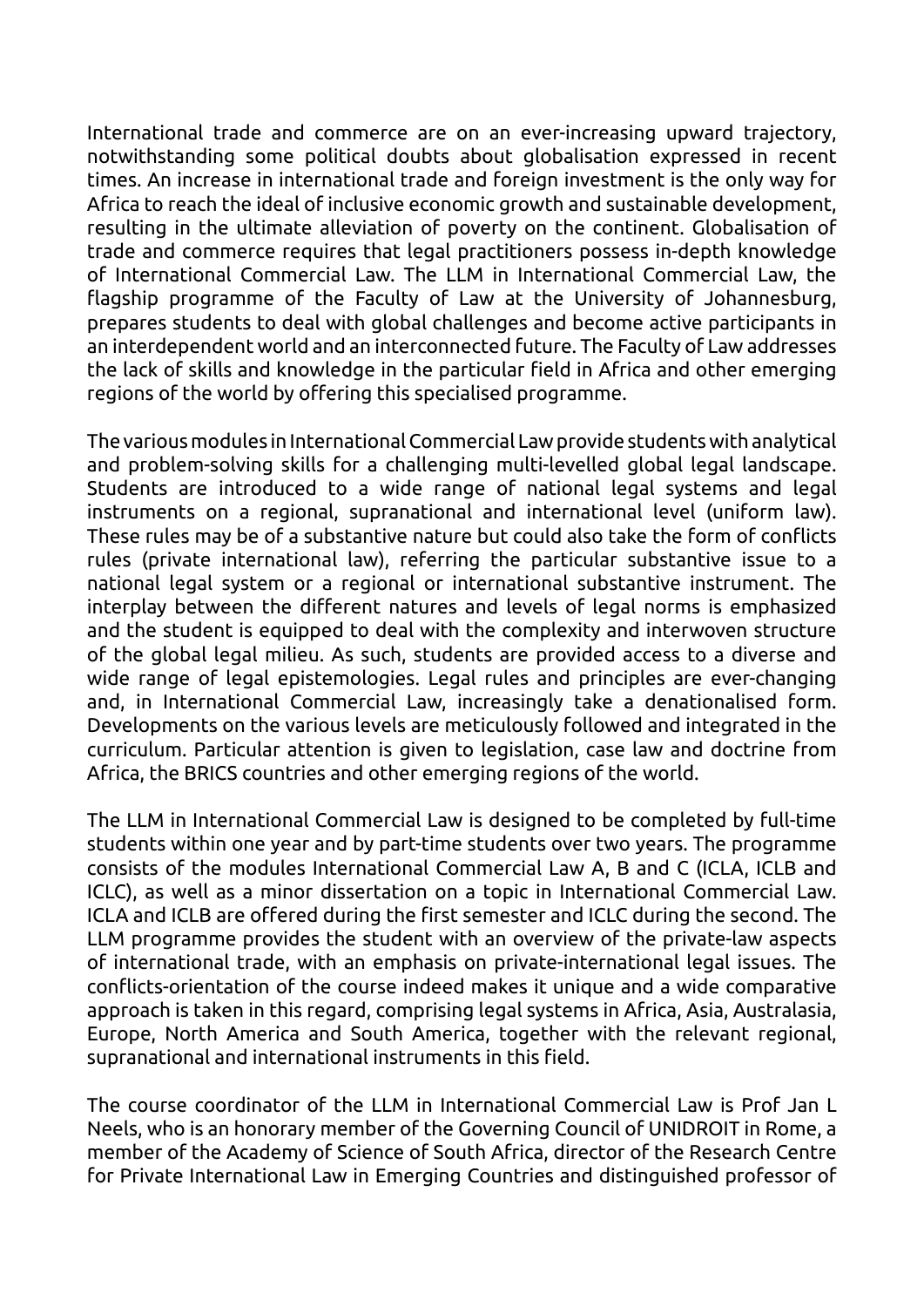International Commercial Law at the University of Johannesburg. Prof Neels was a member of the working group responsible for the drafting of the Hague Principles on Choice of Law in International Commercial Contracts and the official commentary on the Principles under the auspices of the Hague Conference on Private International Law. UJ has formal agreements in place with the Hague Conference and UNIDROIT, and the UJ Law Library is a repository library for both international organisations.

Prof Michael G Martinek from the University of Saarland in Germany offers a substantial number of lectures in all the course-work modules in his capacity of distinguished visiting professor of International Commercial Law at the University of Johannesburg. Prof Martinek is a leading academic and holds honorary doctorates from universities in China, France, Poland and Romania.

Prof Eesa A Fredericks, a member of the Governing Council of UNIDROIT in Rome and the deputy director of the Research Centre for Private International Law in Emerging Countries, is the module coordinator for ICLA and lectures in the modules ICLA and ICLC.

Additional lectures are offered by Dr Garth Bouwers, Ms Chloe Johannes and guest lecturers from other (foreign) universities and organisations. Regularly visiting professors include Prof Saloni Khanderia (Jindal Global Law School, India) and Prof Marta Pertegás (University of Maastricht, the Netherlands).

Classes take place between 18h00 and 20h00 on weekdays. In general, students must have obtained an average of 65% for the subjects in the LLB degree to be considered for admission. The student body often includes learners from the Democratic Republic of Congo, Germany, Ghana, Malawi, Nigeria and Zimbabwe.

## **International Commercial Law A**

- 1. The role and nature of International Commercial Law.
- 2. Civil and commercial jurisdiction in Australia, Brazil, Canada, the European Union, Ghana, India, Kenya, Nigeria, South Africa and the United Kingdom.
- 3. The recognition and enforcement of foreign judgements in Australia, Brazil, Canada, the European Union, Ghana, India, Kenya, Nigeria, South Africa and the United Kingdom.
- 4. The Hague Convention on Choice of Court Agreements.
- 5. The Hague Convention on the Recognition and Enforcement of Foreign Judgments in Civil or Commercial Matters.

## **International Commercial Law B**

Private international law of contract, liberative prescription and property in –

a. national legal systems, including those of Angola, Australia, Brazil, Canada, China, the Democratic Republic of Congo, Egypt, Ethiopia, Ghana, Mozambique, Nigeria, Russia, Singapore, South Korea, Southern Africa, Switzerland, Taiwan, Turkey, the United Kingdom, the United States of America and Vietnam;